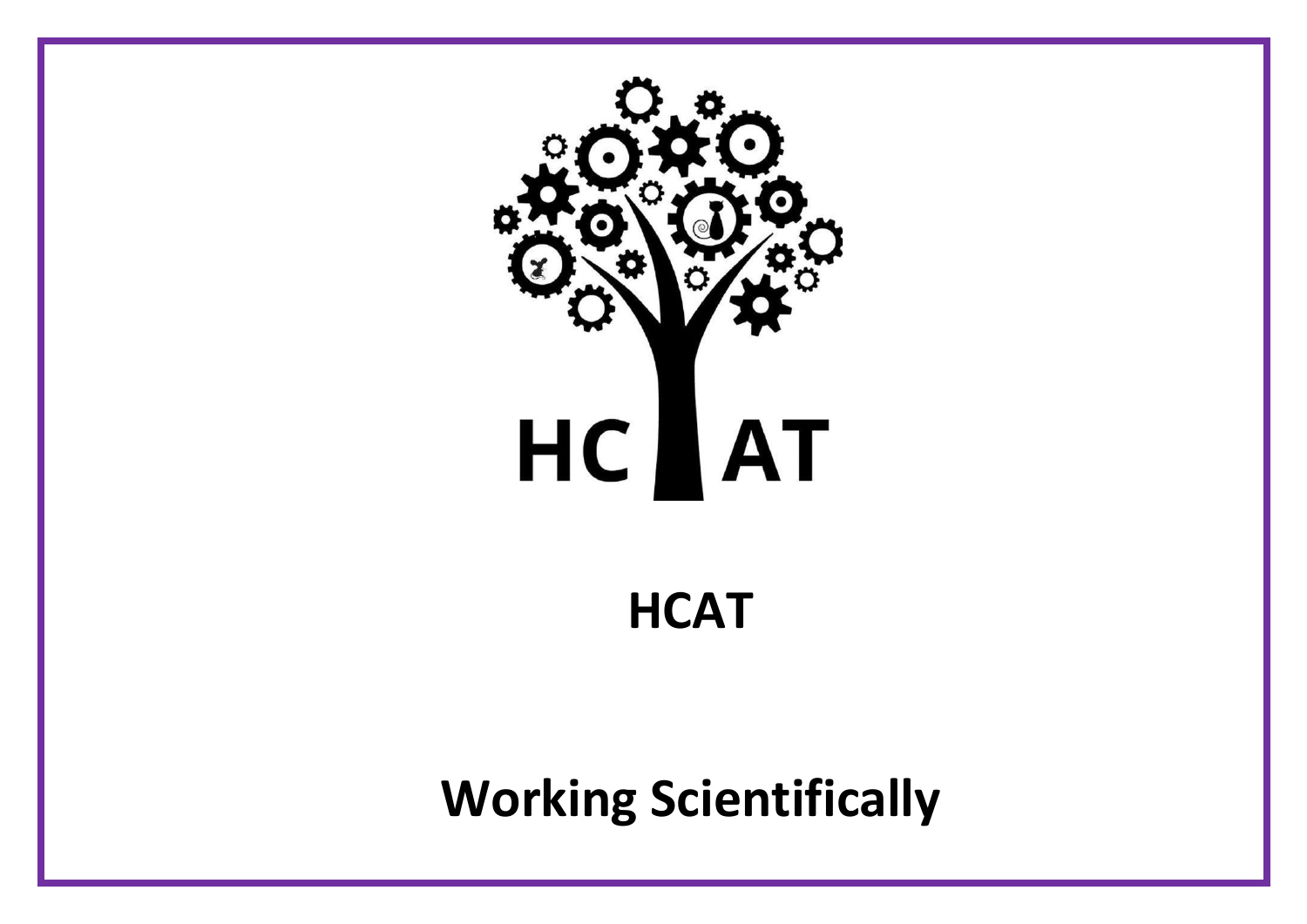#### Purpose of study

A high-quality science education provides the foundations for understanding the world through the specific disciplines of biology, chemistry and physics. Science has changed our lives and is vital to the world's future prosperity, and all pupils should be taught essential aspects of the knowledge, methods, processes and uses of science. Through building up a body of key foundational knowledge and concepts, pupils should be encouraged to recognise the power of rational explanation and develop a sense of excitement and curiosity about natural phenomena. They should be encouraged to understand how science can be used to explain what is occurring, predict how things will behave, and analyse causes.

#### Aims

The national curriculum for science aims to ensure that all pupils:

- develop scientific knowledge and conceptual understanding through the specific disciplines of biology, chemistry and physics
- develop understanding of the nature, processes and methods of science through different types of science enquiries that help them to answer scientific questions about the world around them
- are equipped with the scientific knowledge required to understand the uses and implications of science, today and for the future.

'Working and thinking scientifically' is described separately at the beginning of the programme of study, but must always be taught through and clearly related to substantive science content in the programme of study. Throughout the notes and guidance, examples show how scientific methods and skills might be linked to specific elements of the content

#### Key Stage 1

During years 1 and 2, pupils should be taught to use the following practical scientific methods, processes and skills through the teaching of the programme of study content:

- asking simple questions and recognising that they can be answered in different ways
- observing closely, using simple equipment
- performing simple tests
- identifying and classifying
- using their observations and ideas to suggest answers to questions
- gathering and recording data to help in answering questions.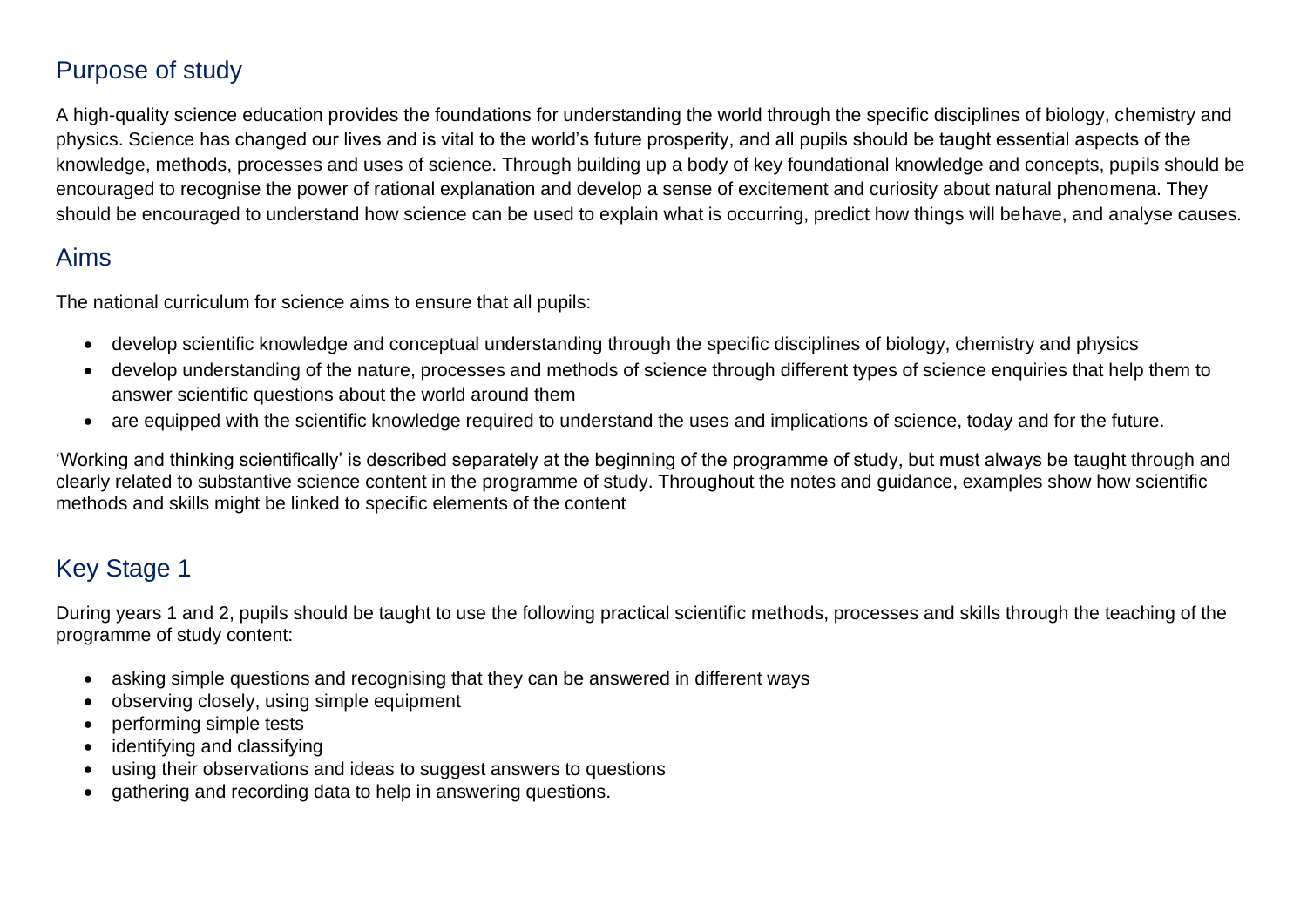#### Lower Key Stage 2

During years 3 and 4, pupils should be taught to use the following practical scientific methods, processes and skills through the teaching of the programme of study content:

- asking relevant questions and using different types of scientific enquiries to answer them
- setting up simple practical enquiries, comparative and fair tests
- making systematic and careful observations and, where appropriate, taking accurate measurements using standard units, using a range of equipment, including thermometers and data loggers
- gathering, recording, classifying and presenting data in a variety of ways to help in answering questions
- recording findings using simple scientific language, drawings, labelled diagrams, keys, bar charts, and tables
- reporting on findings from enquiries, including oral and written explanations, displays or presentations of results and conclusions
- using results to draw simple conclusions, make predictions for new values, suggest improvements and raise further questions
- identifying differences, similarities or changes related to simple scientific ideas and processes
- using straightforward scientific evidence to answer questions or to support their findings.

### Upper Key Stage 2

During years 5 and 6, pupils should be taught to use the following practical scientific methods, processes and skills through the teaching of the programme of study content:

- planning different types of scientific enquiries to answer questions, including recognising and controlling variables where necessary
- taking measurements, using a range of scientific equipment, with increasing accuracy and precision, taking repeat readings when appropriate
- recording data and results of increasing complexity using scientific diagrams and labels, classification keys, tables, scatter graphs, bar and line graphs
- using test results to make predictions to set up further comparative and fair tests
- reporting and presenting findings from enquiries, including conclusions, causal relationships and explanations of and degree of trust in results, in oral and written forms such as displays and other presentations
- identifying scientific evidence that has been used to support or refute ideas or arguments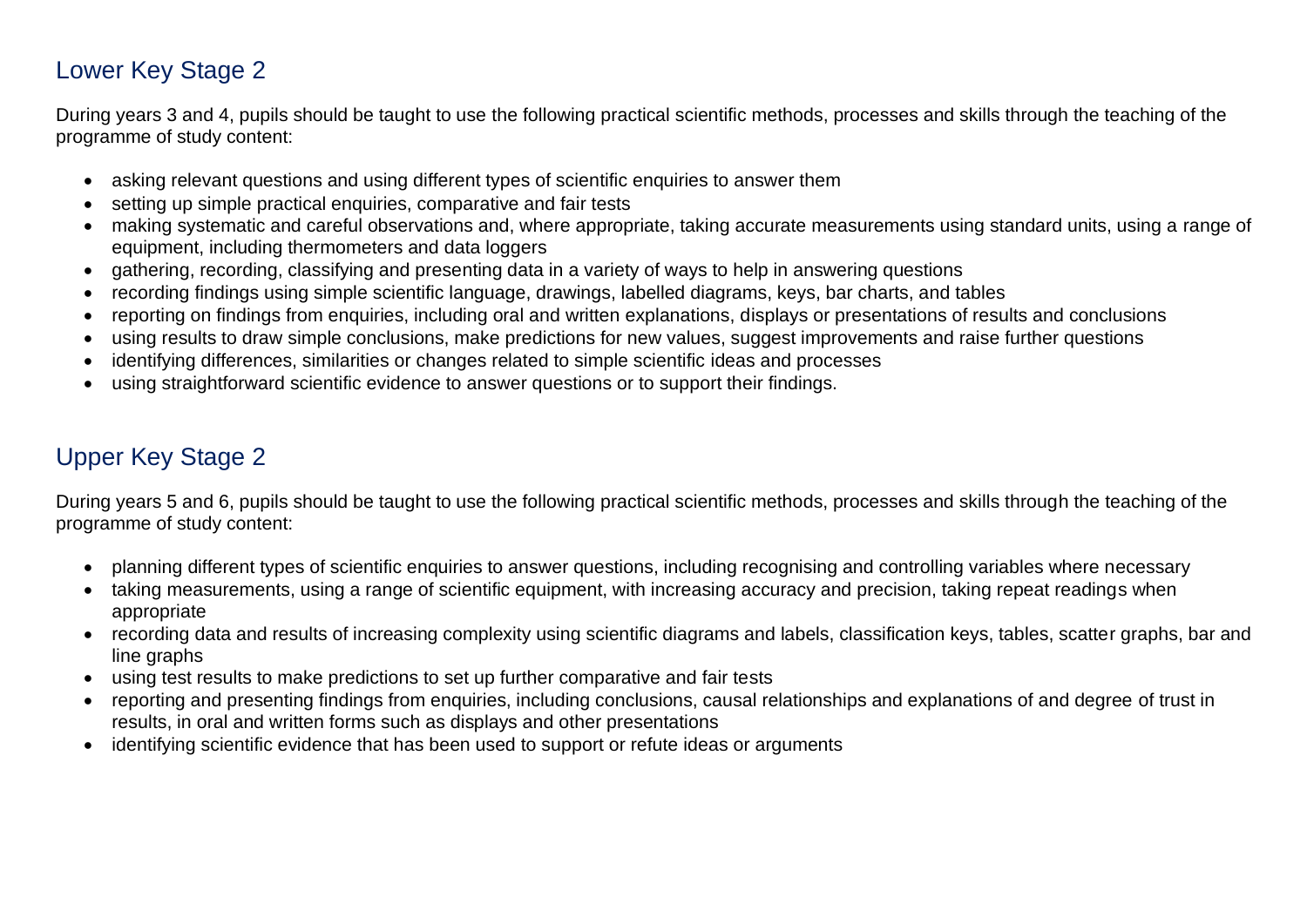## EYFS Year 1 Year 2 Year 2 Year 4 Year 5 Year 6

|                        |           | Year 1                                                                | Year <sub>2</sub>                                                                       | LKS <sub>2</sub>                                                                                 | UKS2                                                                                                           |
|------------------------|-----------|-----------------------------------------------------------------------|-----------------------------------------------------------------------------------------|--------------------------------------------------------------------------------------------------|----------------------------------------------------------------------------------------------------------------|
|                        |           | ask questions about what I see.<br>contribute to class discussion in  | ask a range of simple questions<br>about what they notice                               | ask relevant questions about what they<br>notice                                                 | select the most appropriate ways to<br>answer science questions using different<br>types of scientific enquiry |
|                        | Framing   | science.                                                              | I find information from books or<br>other printed and screen sources                    | use a range of texts to investigate science<br>topics.<br>know how to generate further questions | select appropriate sources from a range<br>of information                                                      |
|                        | Questions |                                                                       |                                                                                         | to test results.                                                                                 |                                                                                                                |
|                        |           |                                                                       |                                                                                         | begin to use relevant information from<br>text and sources.                                      |                                                                                                                |
|                        |           | recognise that my questions<br>about what I notice can be<br>answered | recognise that my questions<br>about what I notice can be<br>answered in different ways | use different types of scientific enquires<br>to answer my questions about what I<br>notice      | plan different types of scientific enquiries<br>to answer questions.                                           |
| Working Scientifically |           | know how to suggest ways to                                           | I begin to give reasons to support $\parallel$                                          | predict what might happen before I carry to be considered                                        | If ind and discuss the controlling variables                                                                   |
|                        |           | answer my question.                                                   | my ideas                                                                                | out any tests.                                                                                   | use the key factors to decide on the                                                                           |
|                        | Planning  | know why I am trying to find<br>things out.                           | act on suggestions about how to<br>find things out                                      | act on suggestions and put forward my<br>own ideas about how to improve my<br>enquiry methods    | variables for my experiment<br>I make predictions based on my scientific                                       |
|                        |           |                                                                       |                                                                                         |                                                                                                  | knowledge and understanding                                                                                    |
|                        | Enquiries |                                                                       |                                                                                         |                                                                                                  | I know how to give scientific reasons, using<br>my past knowledge, to give reasons for<br>predictions          |
|                        |           |                                                                       |                                                                                         |                                                                                                  | plan to use appropriate apparatus<br>effectively in my scientific enquiries                                    |
|                        |           |                                                                       |                                                                                         |                                                                                                  | I make practical suggestions about how my<br>enquiry methods can be improved                                   |
|                        |           |                                                                       |                                                                                         |                                                                                                  |                                                                                                                |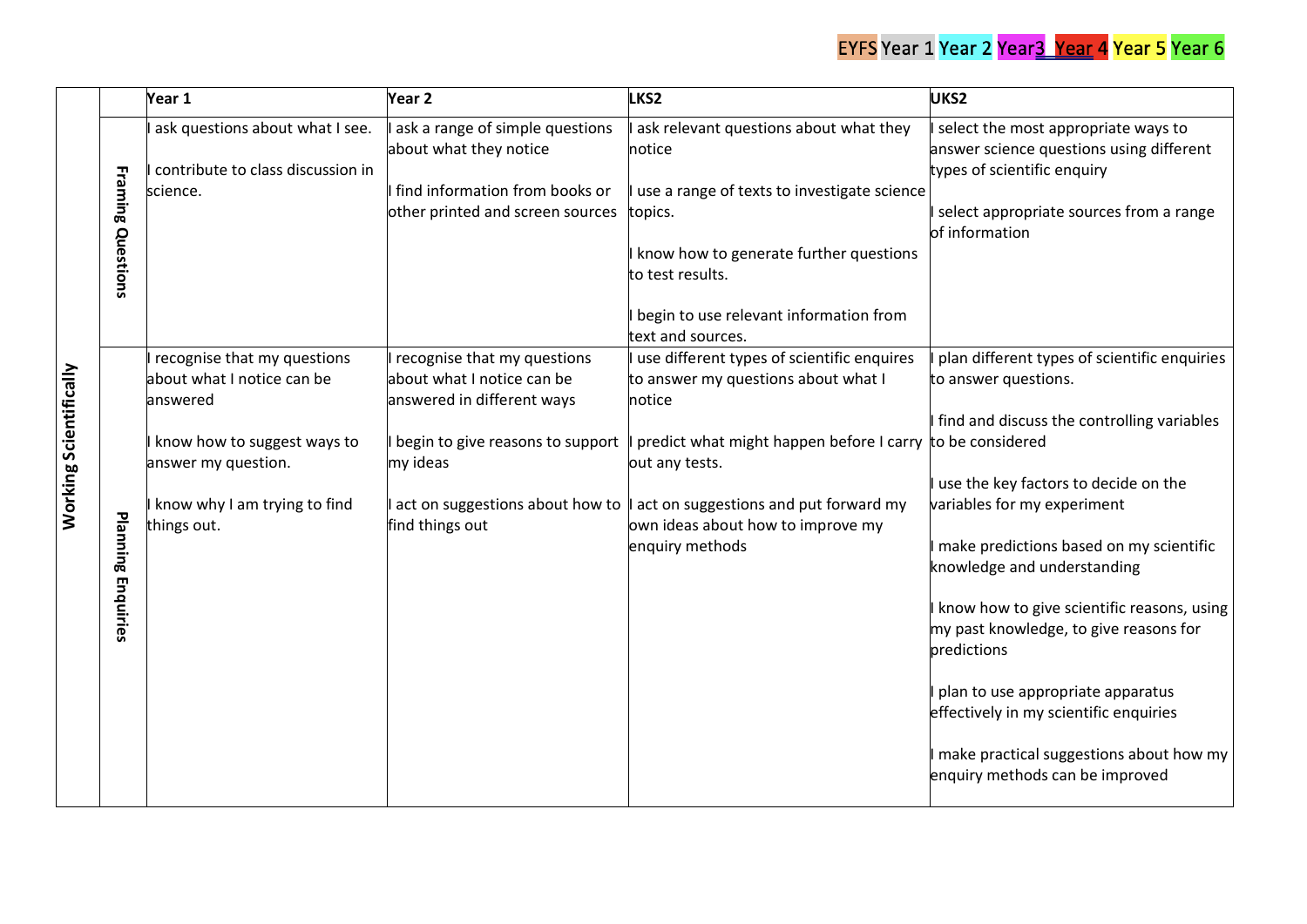|                    | observe things closely                                           | use all of my senses to observe                                                                             | I make systematic and careful observations record observations systematically                                                                                                                           |                                                                                                                                                                                                                                                                          |
|--------------------|------------------------------------------------------------------|-------------------------------------------------------------------------------------------------------------|---------------------------------------------------------------------------------------------------------------------------------------------------------------------------------------------------------|--------------------------------------------------------------------------------------------------------------------------------------------------------------------------------------------------------------------------------------------------------------------------|
| Observing          | give some reasons why some<br>things might happen.               | so that I know how to try to<br>answer questions<br>describe my observations using<br>scientific vocabulary | using a range of equipment<br>give reasons for my observations.<br>use scientific vocabulary to describe my<br>lobservations.                                                                           | make a series of precise observations and<br>comparisons when completing scientific<br>tasks<br>repeat observations and offer<br>explanations for any differences I<br>encounter                                                                                         |
| <b>Classifying</b> | know how to identify things in<br>the natural and man-made world | know how to identify<br>relating to natural and man-made<br>things.                                         | know how to sort animals and objects<br>differences, similarities or changes accurately according to a given criteria.<br>know how to use a variety of ways to<br>classify information.                 | know how to identify differences,<br>similarities or changes that may impact<br>upon simple scientific ideas and processes                                                                                                                                               |
| Measuring          |                                                                  | make measurements using<br>simple equipment                                                                 | measure length, mass and time using<br>suitable equipment and standard units<br>know how to use thermometers to record repeat measurements and offer<br>standard units of temperature.                  | take and record measurements with<br>increasing accuracy and precision<br>explanations for any differences I<br>encounter                                                                                                                                                |
| Testing            | know how to use simple<br>equipment to investigate.              | know how to use simple<br>equipment to carry out a range of gather information.<br>tests                    | know how to use a variety of ways to<br>I know how to use a variety of ways to<br>record my findings.<br>With help, I know how to carry out simple<br>practical enquires, comparative and fair<br>tests | select appropriate apparatus to set up<br>further enquiries, comparative and fair<br>tests<br>experiment with a range of methods to<br>ensure I have the correct approach to a<br>given task<br>use test results to ask further questions<br>within a scientific enquiry |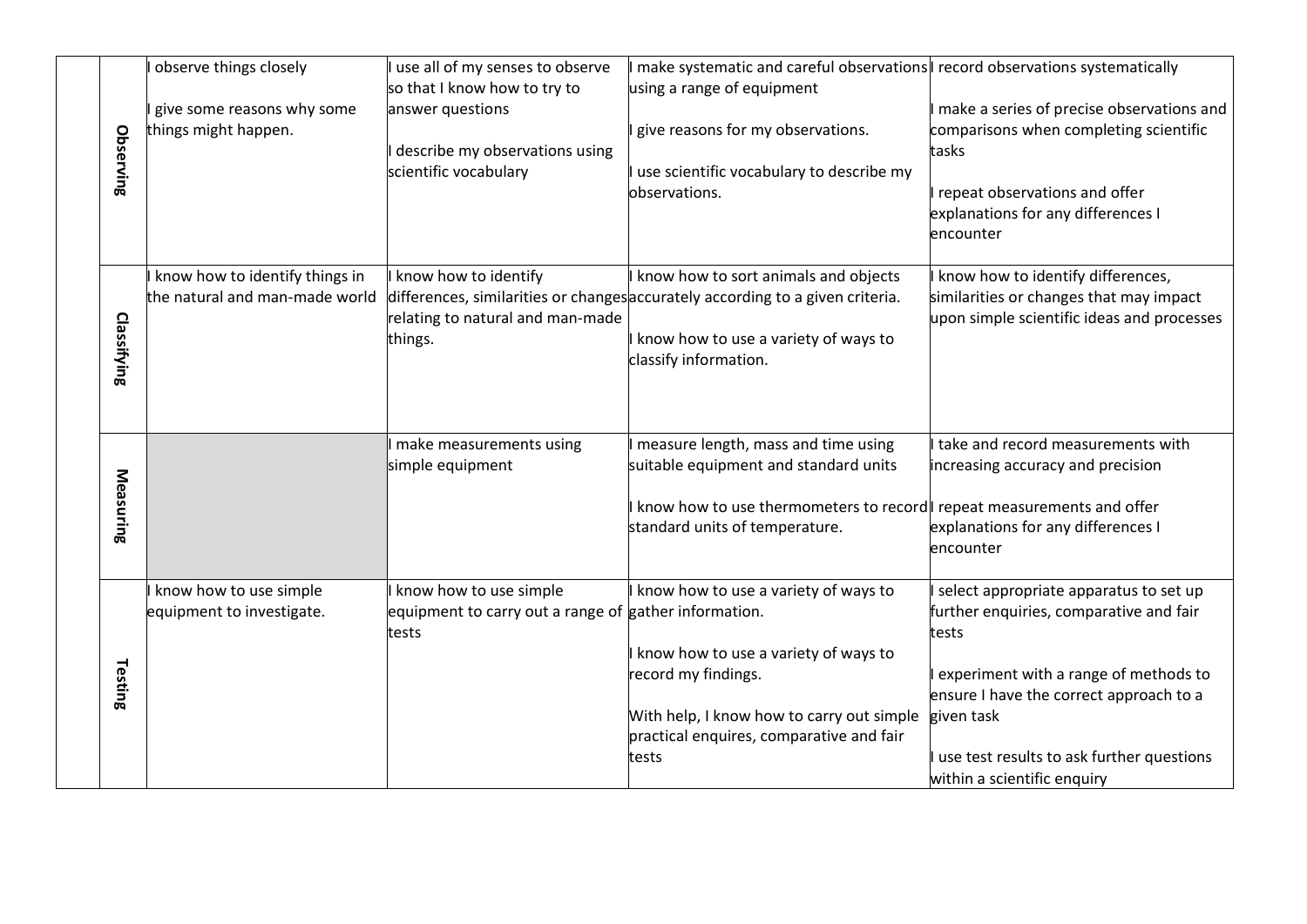|                               |                            | know how to put information on $\parallel$ record my observations on |                               | record my observations, comparisons and luse appropriate scientific language and     |                                               |
|-------------------------------|----------------------------|----------------------------------------------------------------------|-------------------------------|--------------------------------------------------------------------------------------|-----------------------------------------------|
|                               |                            | a chart.                                                             | screen and paper using text,  | measurements using tables, charts, text                                              | conventions to communicate both               |
|                               |                            |                                                                      | tables, drawings and labelled | and labelled diagrams.                                                               | quantitative and qualitative data             |
|                               |                            |                                                                      | diagrams                      |                                                                                      |                                               |
|                               |                            |                                                                      |                               | I know how to present data in different                                              | I know how to select appropriate charts       |
|                               |                            |                                                                      | compare observations using    | ways.                                                                                | and tables to present my findings             |
|                               |                            |                                                                      | scientific vocabulary         |                                                                                      |                                               |
|                               |                            |                                                                      |                               | know how to report my findings to others                                             |                                               |
|                               | Gathering Observations     |                                                                      |                               | in a variety of ways.                                                                |                                               |
|                               |                            |                                                                      |                               |                                                                                      |                                               |
|                               |                            |                                                                      |                               |                                                                                      |                                               |
|                               |                            |                                                                      |                               | use straightforward scientific evidence to   know how to identify opinions and facts |                                               |
|                               |                            |                                                                      |                               | answer questions or to support my                                                    | that have been used to support or refute      |
|                               |                            |                                                                      |                               | findings.                                                                            | scientific ideas or arguments                 |
|                               |                            |                                                                      |                               |                                                                                      |                                               |
|                               |                            |                                                                      |                               | know some of the work of key scientists                                              | identify scientific evidence that has been    |
|                               |                            |                                                                      |                               | to support my enquiry                                                                | used to support or refute scientific ideas or |
|                               |                            |                                                                      |                               |                                                                                      | arguments.                                    |
|                               | <b>Scientific Evidence</b> |                                                                      |                               |                                                                                      |                                               |
|                               |                            |                                                                      |                               |                                                                                      | describe how experimental evidence and        |
|                               |                            |                                                                      |                               |                                                                                      | creative thinking have been combined to       |
|                               |                            |                                                                      |                               |                                                                                      | provide a scientific explanation (Jenner's    |
|                               |                            |                                                                      |                               |                                                                                      | work on vaccination)                          |
|                               |                            | know how to use a simple chart                                       |                               | say whether what happened was $\parallel$ know how to use my findings to draw        | draw conclusions which are consistent         |
|                               |                            | to record my findings.                                               | what I expected               | simple conclusions.                                                                  | with the evidence and relate these to         |
|                               |                            |                                                                      |                               |                                                                                      | scientific knowledge                          |
|                               |                            | know how to tell others what I                                       |                               | know how to make predictions from my                                                 |                                               |
| <b>Presenting Conclusions</b> |                            | have found out.                                                      |                               | conclusions.                                                                         | use my comparisons to inform my               |
|                               |                            |                                                                      |                               |                                                                                      | conclusions                                   |
|                               |                            |                                                                      |                               | refer back to my observations and                                                    |                                               |
|                               |                            |                                                                      |                               | measurements when giving explanations                                                | give reasons and explanations to support      |
|                               |                            |                                                                      |                               |                                                                                      | my conclusions                                |
|                               |                            |                                                                      |                               | look for patterns in my data and try to                                              |                                               |
|                               |                            |                                                                      |                               | explain them.                                                                        | explain casual relationships and the          |
|                               |                            |                                                                      |                               |                                                                                      | degree of trust in my results                 |